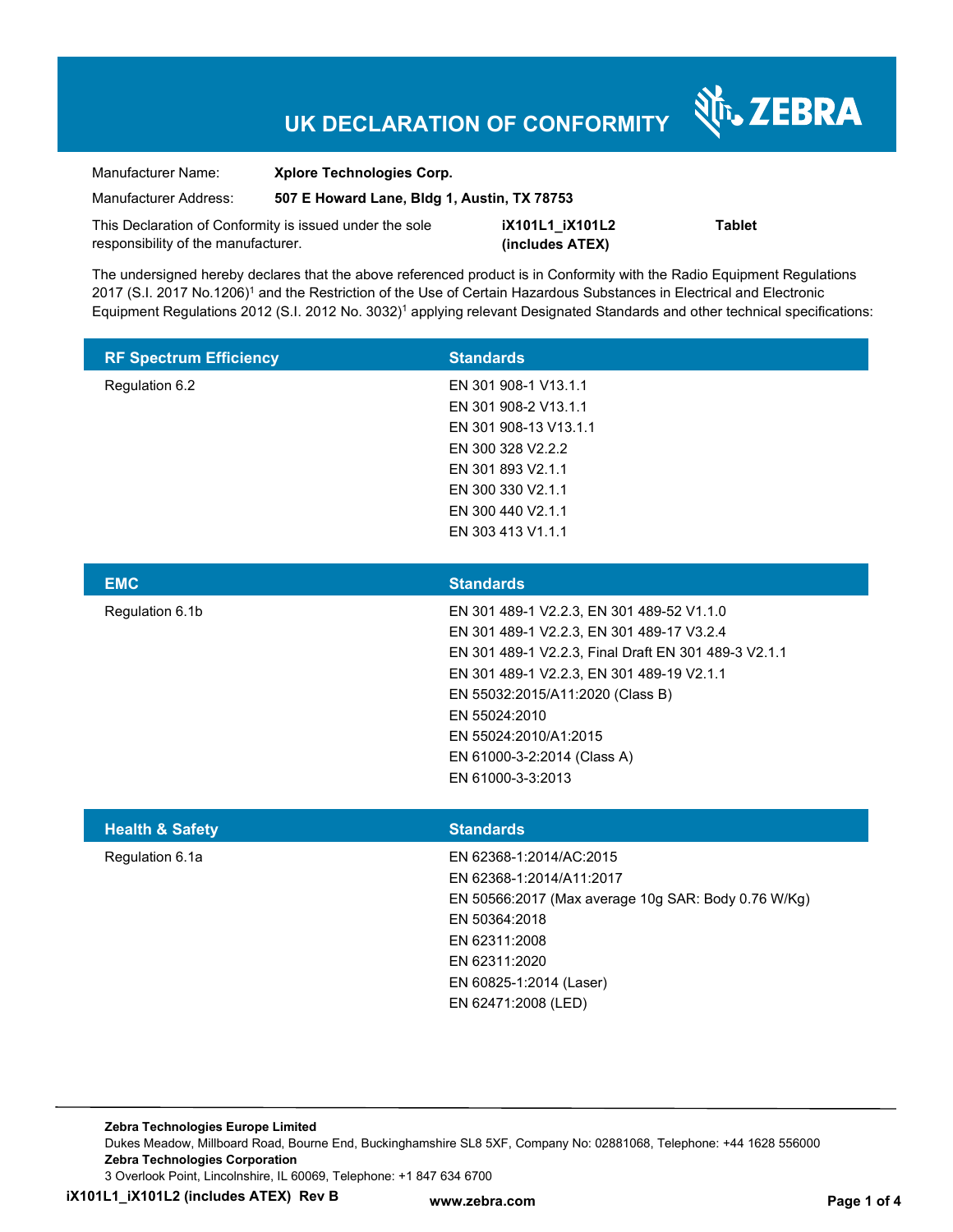### **UK DECLARATION OF CONFORMITY**



#### **Environmental Standards**

Restriction of the Use of Certain Hazardous Substances in Electrical and Electronic Equipment Regulations

EN 50581:2012 EN IEC 63000:2018

With regard to the Radio Equipment Regulations 2017 (S.I. 2017 No.1206)<sup>1</sup>, the conformity assessment procedure referred to in regulation 41(4)(a) and detailed in Schedule 2 has been followed.

In addition, for specific versions intended for use in potentially explosive atmospheres, the undersigned hereby declares that the above referenced product is in Conformity with Equipment and Protective Systems Intended for Use in Potentially Explosive Atmospheres Regulations 2016 (S.I. 2016 No.1107)<sup>1</sup> applying relevant Designated Standards and other technical specifications:

| <b>Safety - Explosive Atmospheres</b> | <b>Standards</b>         |
|---------------------------------------|--------------------------|
|                                       | EN 60079-0:2018          |
|                                       | EN 60079-7:2015/A1: 2018 |
|                                       | EN 60079-31:2014         |
|                                       |                          |

With regard to Equipment and Protective Systems Intended for Use in Potentially Explosive Atmospheres Regulations 2016 (S.I. 2016 No.1107)<sup>1</sup>, the conformity assessment procedure referred to in regulation 39 and detailed in Schedule 3A, part 3 has been followed with the involvement of the following Approved Body:

| Approved Body Number:                | 0036                       |
|--------------------------------------|----------------------------|
| Type Examination Certificate number: | TUV 18 ATEX 8246X, issue 0 |
|                                      |                            |



 II 3 G Ex ec IIC T6 Gc II 3 D Ex tc IIIB 85° C Dc

**Zebra Technologies Europe Limited**  Dukes Meadow, Millboard Road, Bourne End, Buckinghamshire SL8 5XF, Company No: 02881068, Telephone: +44 1628 556000 **Zebra Technologies Corporation**  3 Overlook Point, Lincolnshire, IL 60069, Telephone: +1 847 634 6700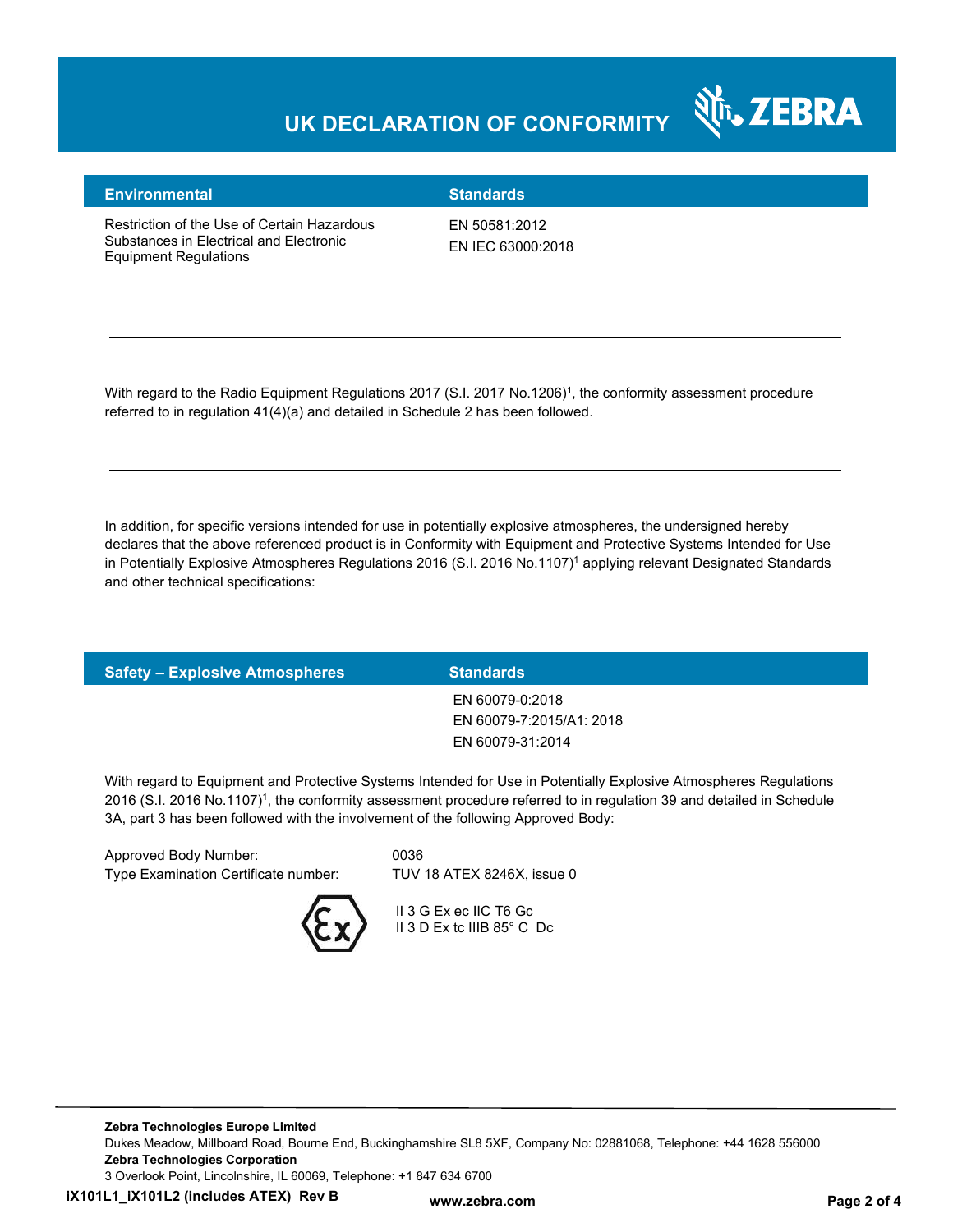## **UK DECLARATION OF CONFORMITY**

 $^{\rm 1}$  As amended by applicable EU withdrawal legislation implemented at the time of issuing this declaration

**Signed on behalf of Zebra Technologies Corporation** 

*(Signature of authorized person)* Marco Belli Rev: B Sr. Manager, Regulatory **Date: 1 December 2021** Place: Bourne End, UK

श्री<sub>1</sub>, ZEBRA

**Zebra Technologies Europe Limited**  Dukes Meadow, Millboard Road, Bourne End, Buckinghamshire SL8 5XF, Company No: 02881068, Telephone: +44 1628 556000 **Zebra Technologies Corporation**  3 Overlook Point, Lincolnshire, IL 60069, Telephone: +1 847 634 6700